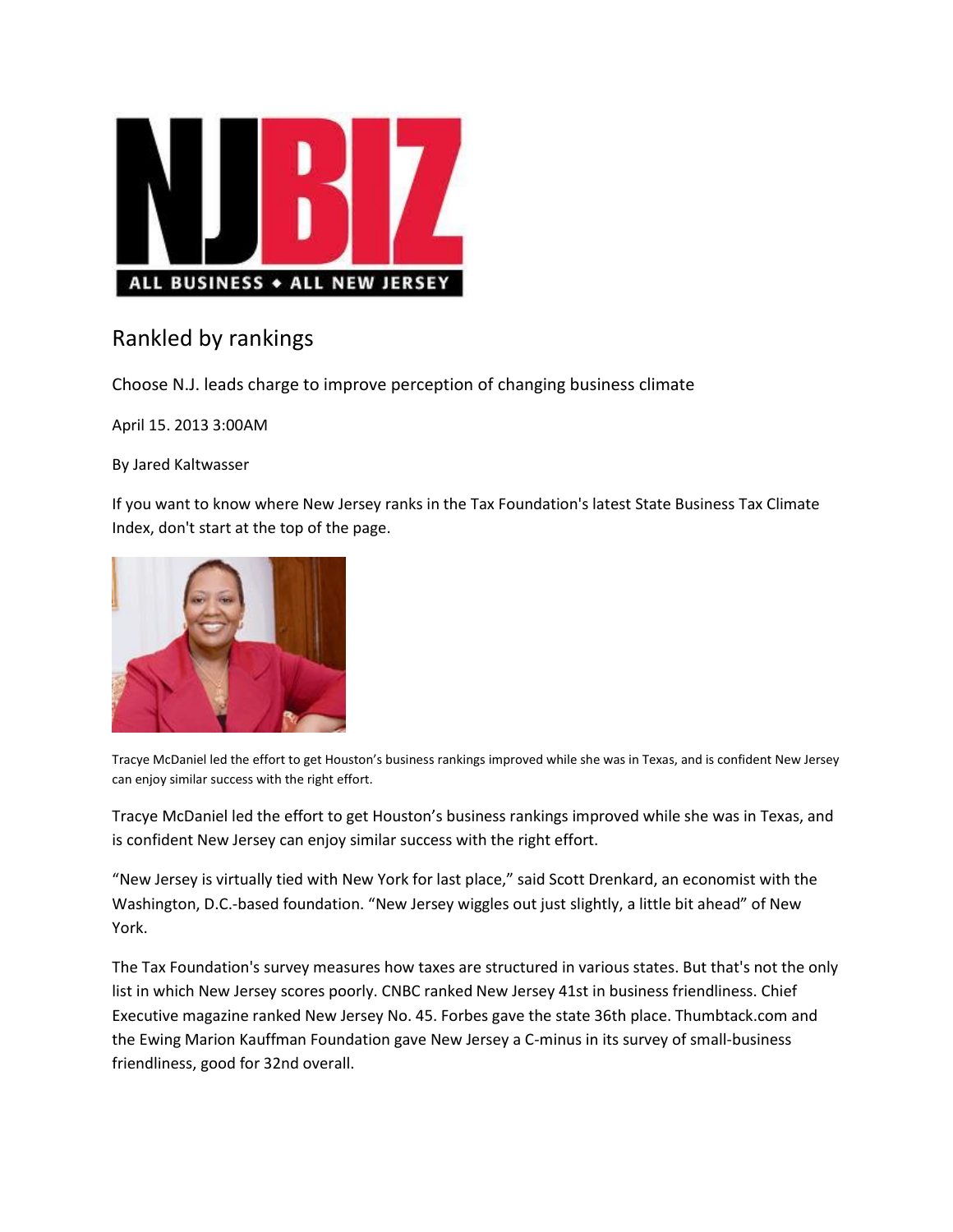It's a problem Tracye McDaniel, CEO of the economic development nonprofit Choose New Jersey, is trying to tackle head on.

"We need to spend some time working on it and developing relationships with some of the publishers and researchers of these magazines," she said. "And that's a critical point, because with that relationship, we can quickly send them information about tax changes and some of the programs we're doing that really create a pro-business environment in our state."

In recent months, McDaniel and her team have begun proactively developing those relationships. Her confidence in this strategy comes in part because she's done it before, during her tenure at the Greater Houston Partnership.

"We had some pretty poor numbers (in Houston) when I started there," she said. But after a few years, those rankings started to improve.

One of the challenges, McDaniel said, is that listmakers often change their methodology. If a state isn't aware of those changes, it's hard to put its best foot forward. Another tactic, McDaniel said, is asking those who make the lists what it would take for New Jersey to improve.

"We take that recommendation to the administration and to the legislators," she said. "And we say, 'Here's what we hear: If we did this, it could change our rankings by 10 points.' "

John Boyd Jr., principal at the Boyd Co., a Princeton-based location consultancy, said he generally discounts such lists. "When a company hires a firm like ours, it's our job to really look beyond a lot of those third-party surveys and propaganda," he said. "Because let's face it, these surveys all have an agenda."

But that doesn't mean the rankings are unimportant.

"Unfortunately, surveys do have a lot of weight," he said. "It's mostly because site-selection projects are done in-house, and primarily, the teams they're going to put together are finance guys, human resources guys and some of the real estate folks. They draw upon third-party benchmarks like some of the surveys."

McDaniel cited a survey showing 36 percent of corporate executives with site selection responsibilities indicated rankings and surveys are key influencers in their perceptions of states. Dialogue with industry peers and newspaper and magazine articles ranked higher.

Michael Egenton, senior vice president at the New Jersey State Chamber of Commerce, said he thinks the state can improve, even if things like the high cost of living are unlikely to change in northeastern states like New Jersey.

"You have criterion challenges," he said, "but I think it gives the drive to our policy makers to put New Jersey back in a position of its grandeur where it used to be, back a decade or so."